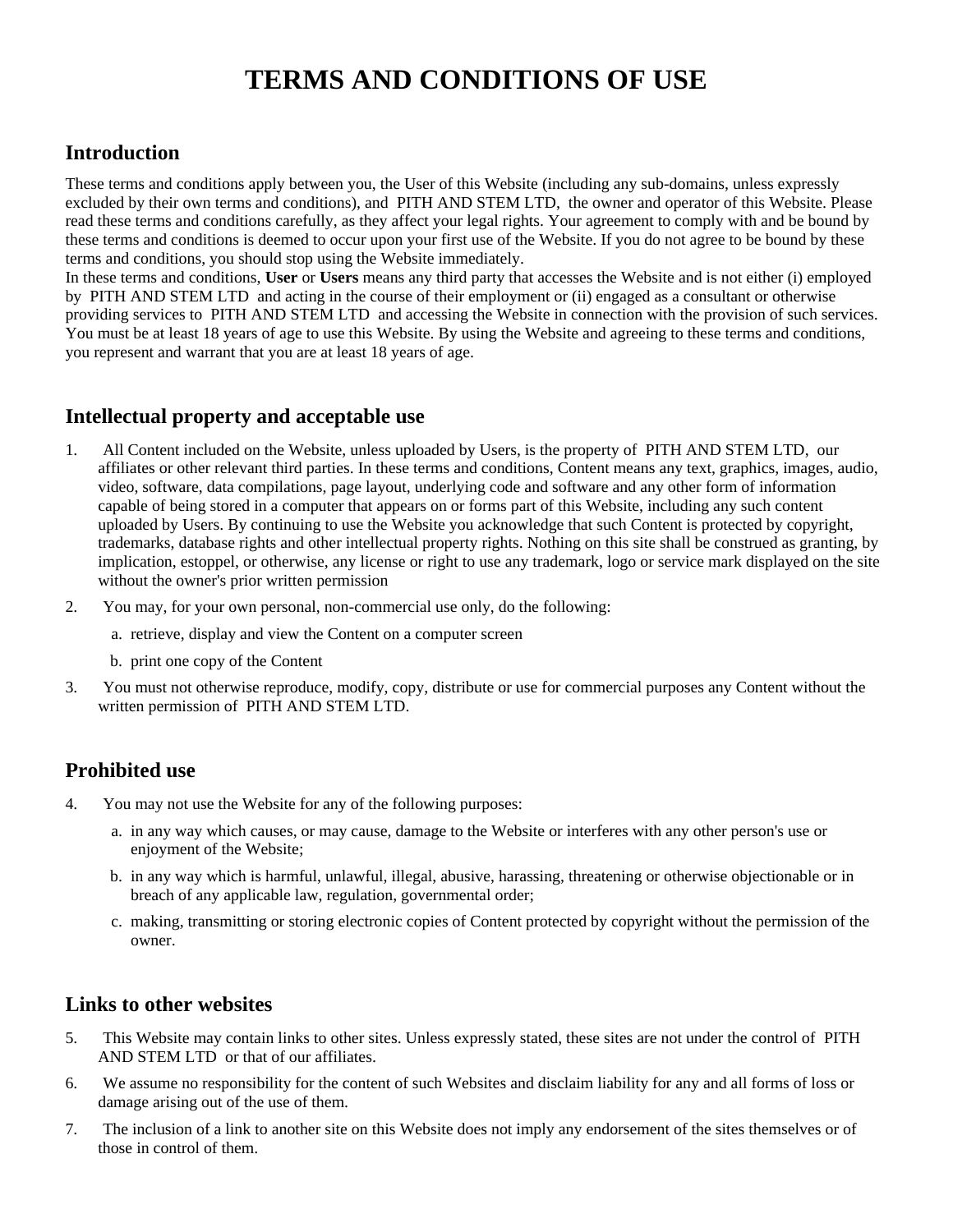## **Privacy Policy**

8. Use of the Website is also governed by our Privacy Policy, which is incorporated into these terms and conditions by this reference. To view the Privacy Policy, please click on the following: .

## **Availability of the Website and disclaimers**

- 9. Any online facilities, tools, services or information that PITH AND STEM LTD makes available through the Website (the **Service**) is provided "as is" and on an "as available" basis. We give no warranty that the Service will be free of defects and/or faults. To the maximum extent permitted by the law, we provide no warranties (express or implied) of fitness for a particular purpose, accuracy of information, compatibility and satisfactory quality. PITH AND STEM LTD is under no obligation to update information on the Website.
- 10. Whilst PITH AND STEM LTD uses reasonable endeavours to ensure that the Website is secure and free of errors, viruses and other malware, we give no warranty or guaranty in that regard and all Users take responsibility for their own security, that of their personal details and their computers.
- 11. PITH AND STEM LTD accepts no liability for any disruption or non-availability of the Website.
- 12. PITH AND STEM LTD reserves the right to alter, suspend or discontinue any part (or the whole of) the Website including, but not limited to, any products and/or services available. These terms and conditions shall continue to apply to any modified version of the Website unless it is expressly stated otherwise.

## **Limitation of liability**

- 13. Nothing in these terms and conditions will: (a) limit or exclude our or your liability for death or personal injury resulting from our or your negligence, as applicable; (b) limit or exclude our or your liability for fraud or fraudulent misrepresentation; or (c) limit or exclude any of our or your liabilities in any way that is not permitted under applicable law.
- 14. We will not be liable to you in respect of any losses arising out of events beyond our reasonable control.
- 15. To the maximum extent permitted by law, PITH AND STEM LTD accepts no liability for any of the following:
	- a. any business losses, such as loss of profits, income, revenue, anticipated savings, business, contracts, goodwill or commercial opportunities;
	- b. loss or corruption of any data, database or software;
	- c. any special, indirect or consequential loss or damage.

## **General**

- 16. You may not transfer any of your rights under these terms and conditions to any other person. We may transfer our rights under these terms and conditions where we reasonably believe your rights will not be affected.
- 17. These terms and conditions may be varied by us from time to time. Such revised terms will apply to the Website from the date of publication. Users should check the terms and conditions regularly to ensure familiarity with the then current version.
- 18. These terms and conditions together with the Privacy Policy contain the whole agreement between the parties relating to its subject matter and supersede all prior discussions, arrangements or agreements that might have taken place in relation to the terms and conditions.
- 19. The Contracts (Rights of Third Parties) Act 1999 shall not apply to these terms and conditions and no third party will have any right to enforce or rely on any provision of these terms and conditions.
- 20. If any court or competent authority finds that any provision of these terms and conditions (or part of any provision) is invalid, illegal or unenforceable, that provision or part-provision will, to the extent required, be deemed to be deleted, and the validity and enforceability of the other provisions of these terms and conditions will not be affected.